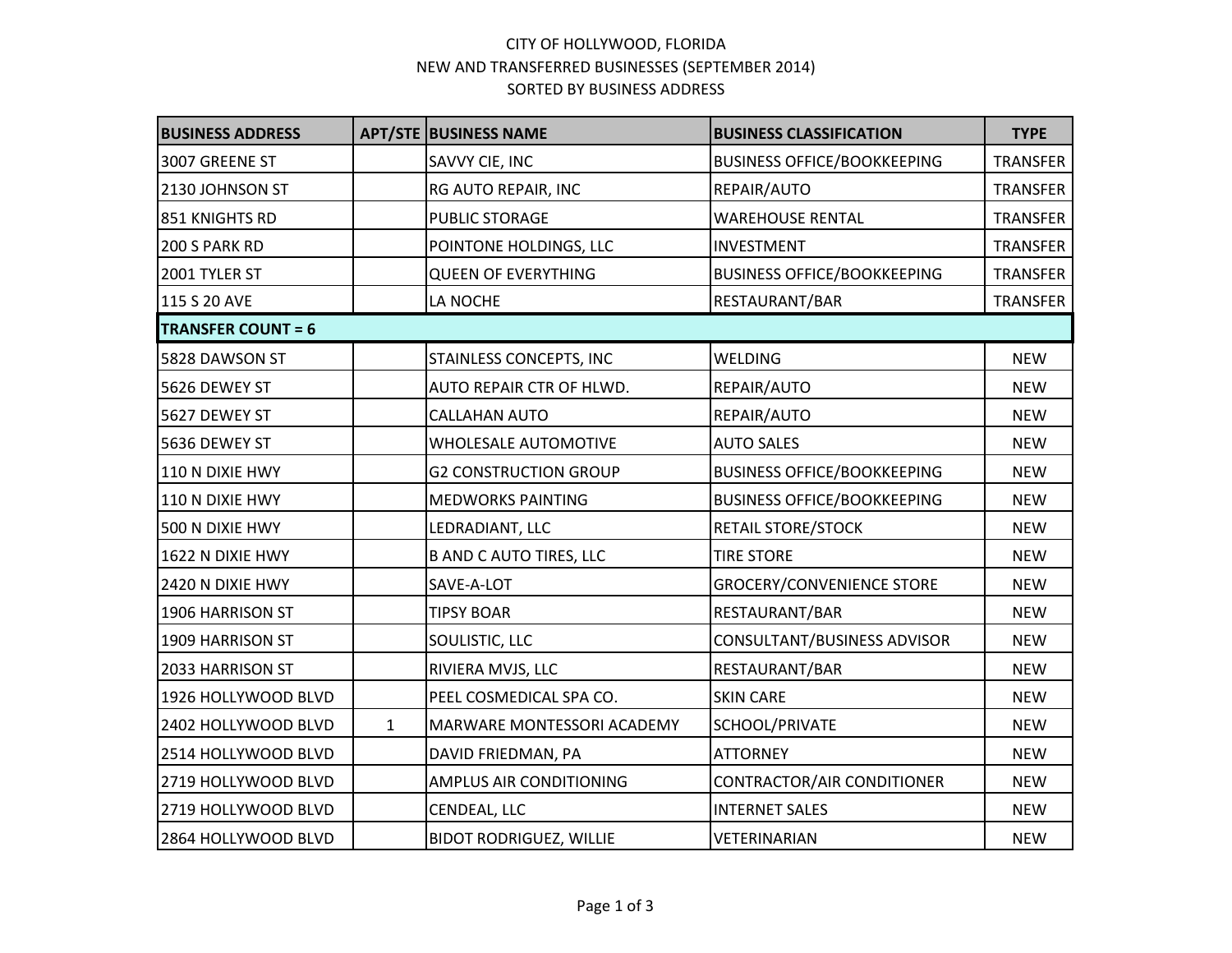## CITY OF HOLLYWOOD, FLORIDA NEW AND TRANSFERRED BUSINESSES (SEPTEMBER 2014) SORTED BY BUSINESS ADDRESS

| <b>BUSINESS ADDRESS</b> |       | <b>APT/STE BUSINESS NAME</b>   | <b>BUSINESS CLASSIFICATION</b>     | <b>TYPE</b> |
|-------------------------|-------|--------------------------------|------------------------------------|-------------|
| 3440 HOLLYWOOD BLVD     |       | <b>ENCLOS CORP</b>             | CONTRACTOR/ENGINEERING             | <b>NEW</b>  |
| 4000 HOLLYWOOD BLVD     |       | <b>AMERICA'S BEST PAINTING</b> | CONTRACTOR/PAINTING                | <b>NEW</b>  |
| 2910 JACKSON ST         |       | NEXT GENERATION ACADEMY        | SCHOOL/NURSERY                     | <b>NEW</b>  |
| 2007 JOHNSON ST         |       | TUCU PRODUCTIONS, LLC          | <b>BUSINESS OFFICE/BOOKKEEPING</b> | <b>NEW</b>  |
| 3034 JOHNSON ST         |       | SUNSHINE GASOLINE DIST.        | <b>GAS/CONVENIENCE STORE</b>       | <b>NEW</b>  |
| 5830 MAYO ST            |       | DG AUTO EXPORT CORP            | <b>MARKETING FIRM</b>              | <b>NEW</b>  |
| 3867 PEMBROKE RD        |       | MAISNER INTERIORS, INC         | <b>MANUFACTURING</b>               | <b>NEW</b>  |
| 3929 PEMBROKE RD        |       | NEXT LEVEL BASKETBALL, LLC     | <b>DISTRIBUTION FACILITY</b>       | <b>NEW</b>  |
| 6435 PEMBROKE RD        |       | @J'S CORNER CORP               | RESTAURANT/BAR                     | <b>NEW</b>  |
| 5628 PLUNKETT ST        |       | GREEN, ELIZABETH               | <b>WAREHOUSE RENTAL</b>            | <b>NEW</b>  |
| 5800 PLUNKETT ST        |       | <b>JESUS-LA SHOP</b>           | <b>WHOLESALE MERCHANDISE</b>       | <b>NEW</b>  |
| 1622 SHERIDAN ST        |       | ORANGE LEAF FROZEN YOGURT      | RESTAURANT/BAR                     | <b>NEW</b>  |
| 1622 SHERIDAN ST        |       | SPACE COAST CREDIT UNION       | <b>CREDIT UNION</b>                | <b>NEW</b>  |
| 1818 SHERIDAN ST        |       | DOCTOR'S MEDICAL CENTER        | <b>BUSINESS OFFICE/BOOKKEEPING</b> | <b>NEW</b>  |
| 1818 SHERIDAN ST        |       | <b>FUENTES, LORRAINE</b>       | PHYSICIAN                          | <b>NEW</b>  |
| 4651 SHERIDAN ST        | 250   | CARE OPTIMUM FAMILY HEALTH     | PHYSICIAN                          | <b>NEW</b>  |
| 4700 SHERIDAN ST        | STE J | CRA INSURANCE, INC             | CONSULTANT/BUSINESS ADVISOR        | <b>NEW</b>  |
| 4931 SHERIDAN ST        |       | <b>SPIRIT HALLOWEEN</b>        | <b>RETAIL STORE/STOCK</b>          | <b>NEW</b>  |
| 2870 STIRLING RD        |       | RELIANT HEALTH CARE SVCS       | CONSULTANT/BUSINESS ADVISOR        | <b>NEW</b>  |
| 5892 STIRLING RD        | 5     | SOLRAC COLLECTION INC, (THE)   | <b>BEAUTY PARLOR</b>               | <b>NEW</b>  |
| 3111 N SURF RD          |       | <b>OCEAN'S 13 SPORTS BAR</b>   | RESTAURANT/BAR                     | <b>NEW</b>  |
| 6600 TAFT ST            |       | CAN-AM IMMIGRATION, INC        | CONSULTANT/BUSINESS ADVISOR        | <b>NEW</b>  |
| 6600 TAFT ST            |       | CROSS CULTURE TOURS, INC       | <b>TRAVEL SERVICE</b>              | <b>NEW</b>  |
| 1858 N YOUNG CIR        |       | FED EX OFFICE & PRINT          | <b>SHIPPING AGENT</b>              | <b>NEW</b>  |
| 605 N 21 AVE            |       | <b>FRESHLY SQUEEZED</b>        | <b>RETAIL STORE/STOCK</b>          | <b>NEW</b>  |